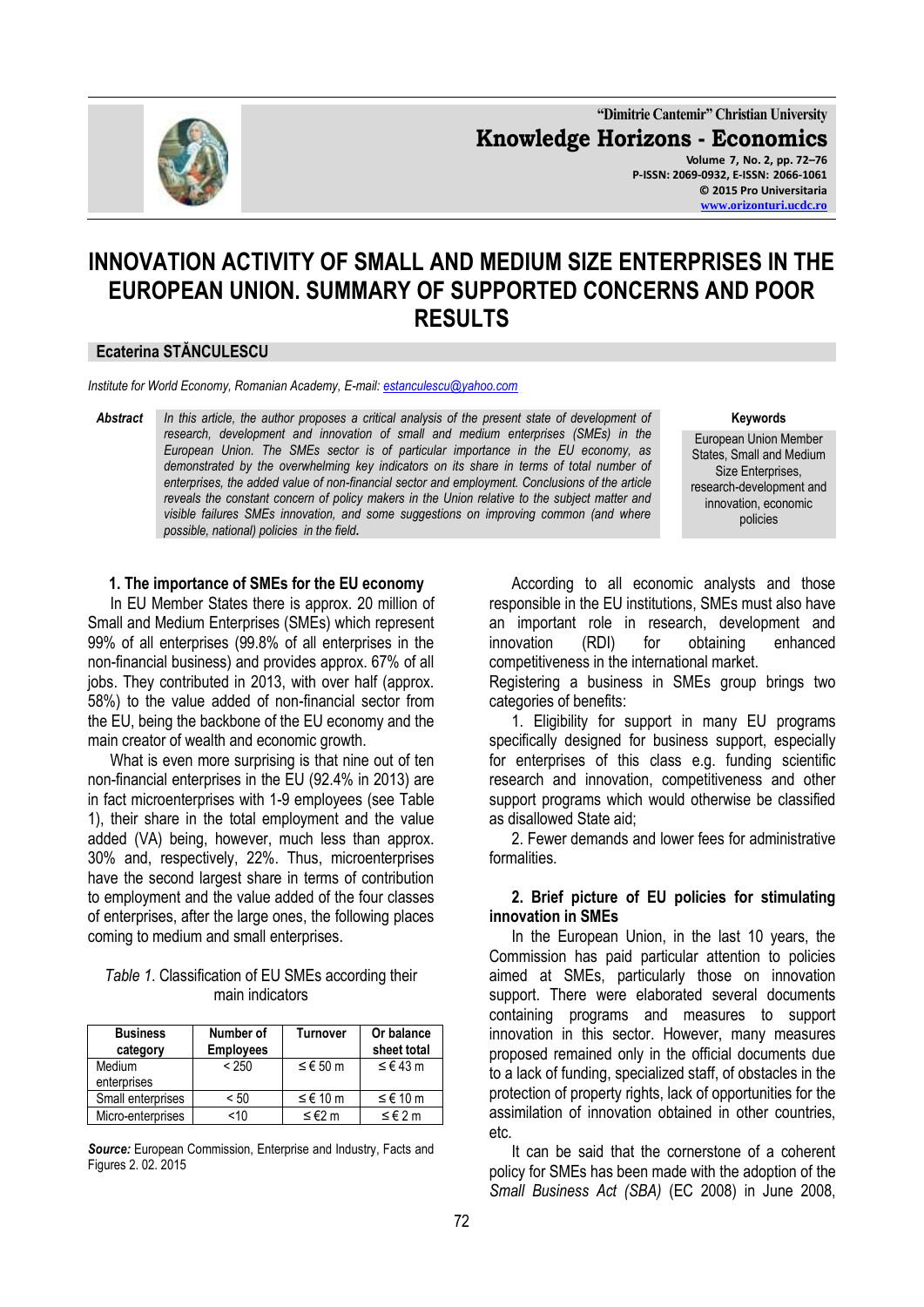document which aims to improve the issue of SMEs, promoting the principle dictum "think small first", which could be translated as' priority to SMEs '.

SBA approved an assembly of ten principles to guide the design and implementation of policies at EU level as well as at Member States level. These principles are essential for creating VA at EU level to put SMEs on an equal footing and improve the legal and administrative environment throughout the EU. Among the principles adopted, at our particular interest is the promotion of competences in all forms, within SMEs, and innovation.

*"Innovation Union" (EC 2010-1).* The concept of "Innovation Union" launched by the European Commission in its Communication of 6 October 2010 (IP / 10/1288, MEMO / 10/473) and presented at the EU Competitiveness Council in Luxembourg on 11-12 October, constitutes a strategic approach to innovation, driven by the highest political level.

Innovation Union would be a central element of "smart growth", one of the three pillars that make up the strategy *"Europe 2020",* channelling EU efforts in research-development-innovation and cooperation with third countries on challenges like change climate, energy, food security, population health and aging.

In a 2010 study (Zagame, P. 2010) it was indicated that achieving goals of "Europe 2020" to increase investment in RDI to 3% of Gross Domestic Product (GDP), could create 3.7 million jobs and enhance annual GDP of the EU to 795 bln. Euro in the year 2025. It would also require an additional one million at the still existing number of researchers in that year.

Innovation Union is characterized by ten key elements, mostly applicable to SMEs. We cite among them: European innovative partnership, additional measures to improve access to finance for businesses, development of existing research initiatives, modernization of the European intellectual property legislation, reviewing funding from the Structural Funds and the framework for State aid for innovation.

*Re-industrialization of Europe*. In January 2014, the European Commission adopted the Communication "For an European Industrial Rennaissance" (EC 2014- 1). In this Communication, the Commission argues that industrial policy and other EU policies are becoming increasingly integrated (as shown also in the communication with similar subject from 2010), but it proposes its consolidation. It emphasizes the importance of a good business environment to stimulate investment, encourage and promote technological change and promote modernization of EU industry, as a whole. It detailed the resources already available for industrial policy (ESIF, Horizon 2020, COSME, Eurostars), which ensure its effective functionality, and asked the main actors in the sector to

coordinate their efforts to take advantage of opportunities for collaboration. Industrial strategy must be applied, according to the Commission, taking into account the many interactions with other EU policy areas, such as enterprise policy (*Mission for Growth*) (EC 2015-1), internal market policy, regional policy and structural funds, *Enterprise Europe Network* (EC 2015- 3), the regulatory environment (*Regulatory Fitness and Performance Programme – REFIT*) (EC 2015-5), social policy (education, training), global value chains, etc.

Another form of stimulating the SMEs innovation activity is *clusters* of EU Member States (EC 2015-4). Clusters facilitate innovation process components at least through improvement of firms' ability to perceive opportunities for innovation, making it possible to be in permanent contact with numerous companies, supplying and related institutions, creating a competitive environment, facilitating experimentation at lower costs, compared to the situation of a company that would try experiments in isolation. Interest in technological innovation and created externalities can help to improve long-term competitiveness and ensure the sustainability of local businesses. Externalities may involve direct or indirect forms of cooperation.

The most important programs to support SMEs innovation are "Horizon 2020", COSME, ESIF (European Structural Funds and Investment) and Eurostars.

*"Horizon 2020"* is the financial instrument implementing the Innovation Union, an initiative of the Europe 2020 Strategy for 2014-2020. SMEs in EU Member States related to research and development program "Horizon 2020" can obtain financing and support for innovative projects that could help them to expand business in other EU countries or beyond. "Horizon 2020" finances innovation potential through a dedicated *SME Instrument (EC 2015-6)* that provides support for these enterprises under the headings "societal changes" and "Leadership in Key Enabling Technologies" (LEITS). Featuring funds about 3 billion euro for 2014-2020, SME Instrument helps SMEs with high potential to develop pioneering ideas for products, services or processes able to face competition in the global market, through grants and a range of support services and facilitates access to risk finance, innovation in three phases of setting goals - developing innovation, demonstration and commercial exploitation of innovation results.

*Eurostars* is a program that supports performing SMEs in RDI, companies that innovate products, processes or services to gain a competitive advantage (Eurostars 2015). Eurostars does this by providing funding for transnational innovation projects, whose results are then quickly sold. To obtain the funding needed, Eurostars associates beneficiaries from at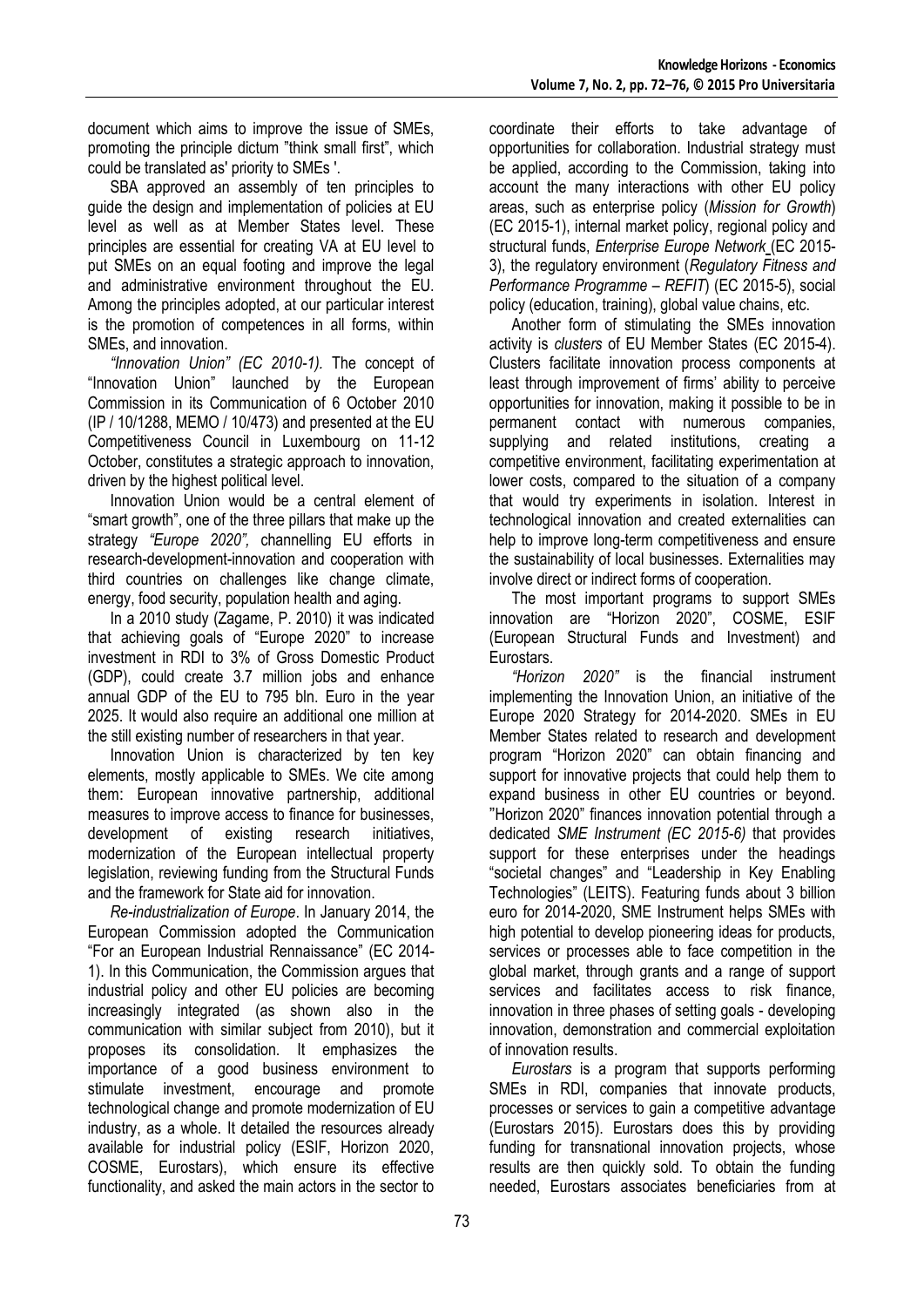least two Eurostars Member States. Due to international collaboration, European SMEs can get easier access to new markets. The program is funded publicly with a total budget of 1.14 billion euro and is currently supported by the 40 member countries of EUREKA<sup>1</sup> and the European Union.

On average, a project has 3-4 participants from 2 or 3 countries, has duration of 29 months and a budget of 1.4 mil. Euro. In a Eurostars project, a SME has a central position in transnational consortium. The participation in a Eurostars project can become a passport for growth, further innovation and even greater success in business by opening new markets on international level.

*COSME (EC 2015-7)* is the EU Competitiveness of Enterprises and SMEs program. In the period 2014- 2020, COSME will have a budget of 2.3 billion euro and will support SMEs in the areas for a better access to finance, to markets, for supporting entrepreneurship and more favorable conditions for business creation and growth.

*ESIF* (EC 2015-8) includes European Social Fund (ESF), European Regional Development Fund (ERDF) and the European Agricultural Fund for Rural Development (EAFRD), all having vocation in financing SMEs from European countries, especially in RDI activity.

# **3. Weak results of the SMEs stimulating innovation policy**

Although many, programs, initiatives, instruments, documents, etc., calling to support innovation activity in the EU and its Member States, have failed so far satisfactory results. A very small number of SMEs with CDI activity has a satisfactory degree of absorption the innovation results obtained by other firms from EU or outside, and activates in high-tech (HT) industries and knowledge-intensive services, with an important contribution to innovation capacity of a country, to its competitiveness and growth potential.

According to Annual Report on European SMEs 2014, in EU-28, HT intensity in manufacturing is relatively low for both SMEs and large firms. In 2013, EU-28, only 2% of SMEs in manufacturing industries worked in HT, while for large firms the figure was 7%. 30% of SMEs operated in the knowledge-intensive services sector and their activities generated over 1/3 of the total value added produced by SMEs in this area. Key factors for the development of high-tech production and knowledge-intensive services identified in the Report are: capital investment in renewal operations, particularly gross capital investment and investment in

1

capital intensive technology (information and communication technology), labor market adequate policies, public investment in education and training.

The contribution of HT SMEs to generate value added was about 2-fold higher than enterprises from medium and low technology level industries. HT SMEs generated almost 6% of VA HT, while large firms had a 13% stake in VA in manufacturing industry. SMEs in HT industrial sectors had a 4% share in total employment of SMEs. In most EU-28, HT industry SMEs had a share of VA in manufacturing between 1% and 10%. However, in countries such as Ireland and Malta, SMEs have an important role: in Ireland over 30% of VA in manufacturing is generated by HT SMEs, while in Malta, comparable figure is 18%.

As it appears from the data of Table 2, in the period 2009-2012, HT industry SMEs registered a growth rate of VA quite high (12.04%), while total employment decreased by 6.04%. In terms of SMEs in knowledge intensive service sector, the two trends are reversed: lower growth (2.03%), in generating VA, and positive, fairly high (7.17%), in the number of employees.

In an overview, the situation of the HT industry sector and knowledge-intensive services SMEs (only indicators available to get an idea about the involvement of SMEs in innovation) in 2009-2013, is relatively modest and the crisis of that time had, of course, its influence, but without determining in a decisive measure the unsatisfactory results achieved by European SMEs.

|                            | EU-28 cumulative growth rate<br>$(2009 - 2012)$ |
|----------------------------|-------------------------------------------------|
| SMEs in non-financial      |                                                 |
| business sector            |                                                 |
| Value added                | 7,78%                                           |
| Employment                 | $-0.75%$                                        |
| High-tech<br>manufacturing |                                                 |
| <b>SMEs</b>                |                                                 |
| Value added                | 12,04%                                          |
| Employment                 | $-6.04%$                                        |
| intensive<br>Knowledge     |                                                 |
| services SMEs              |                                                 |
| Value added                | 2,03%                                           |
| Employment                 | 7.17%                                           |

# Table 2. EU-28 SMEs performances from the high-tech industry and knowledge intensive services, during the period 2009-2012

*Source:* European Commission, A Partial and fragile recovery, Annual Report on European SMEs 2013/2014

An explanation of the weak results recorded from the SMEs sector in the last period was provided by the *European Forum for Innovation* participants who made a comparison with the corresponding US sector. In a 2012 document of the Forum (Vanhaverbeke, Wim

<sup>1</sup>EUREKA is a Europe-wide Network for Market Oriented Business, with 40 member States, which support transnational cooperation in Research, Development and Technologies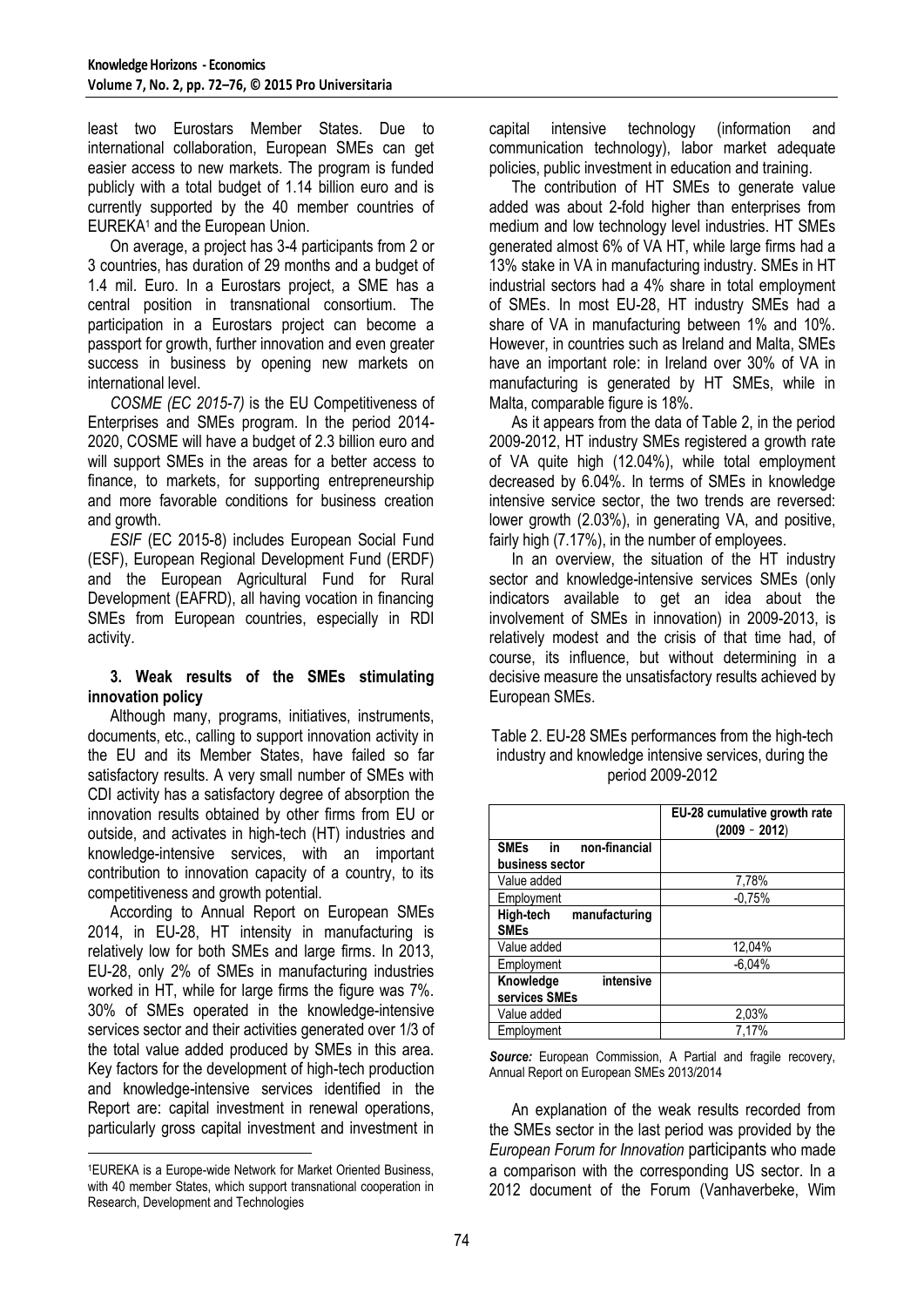2012) it was shown that the EU has fewer new companies among innovative firms in high-tech compared to the USA. This relates to the deficit of the EU private sector RDI compared to the USA, the latter being more intensive in research and development. But this matters only about a third of the EU-USA gap in RDI. Most of the gap is due to the fact that young companies that are leaders in the innovation process are less intensive in RDI than similar firms in the USA.

Analyzing the cause for new and innovative firms in the EU are, on average, less intensive in RDI than those of USA, the participants to the mentioned Forum showed that it was entirely the result of a different sectoral composition of new firms in the EU and US. Those of USA are working in greater proportion in sectors with high intensity in RDI, biotechnology and Internet services being the most visible cases.

The analysis confirms that the gap between the EU and US RDI is largely a structural problem. To overcome this handicap the EU needs to support many new companies to develop and to have access to peak innovative status, which can be done, especially in new and intensive in RDI sectors. These sectors are often closely linked to breakthrough scientific research.

There are a number of plausible reasons to explain why the EU has fewer young investors in new sectors, able to claim world leader status. Union fragmented markets restrict companies in terms of their access to large markets and achieve economies of scale. Industries that have less results show a weaker involvement and input from successful innovative projects. And access to finance for major projects, but high risk, are a particular problem in the EU, where the venture capital market is fragmented. Young firms, with very interesting projects, but lacking of guarantees and reputation, are particularly disadvantaged by a double handicap: restrictive lending and high risk of bankruptcy. Also, the EU approach is motivated by short-term care regarding employments, endangering the long-term growth resulting from the breakthrough innovations.

According to a fundamental principle guiding the drawing political lines in the field, there is a need for a systemic approach. It is important to put in place the right framework conditions, creating an environment which promotes competition and companies' access to markets, finance and skills, even if not specifically the new firms.

Analysts presented to the Forum believe that a more intensive effort should be directed towards solving the structural growth of the EU economy. If programs for young, innovative companies should be focused on small target groups, they would not require massive injections of public money, but would have the potential for huge revenues, by creating conditions for post-crisis

growth. Due to limited resources available for new innovative firms, under a restrictive budgetary situation in many countries and the risk of government weakness, it is even more important to get the right policy to find out details of funds allocation.

In addition, governments should remove specific barriers faced by new firms, highly innovative, mainly the lack of access to finance. The systemic approach should take into account the effective protection of intellectual property rights, the support policies for the development of private risk capital markets, and address the major challenges faced by the EU (such as climate change and energy, population health and aging, digitization and security).

# **4. Conclusions**

This analysis leads to the separation of several main conclusions on innovation activity of Small and Medium Enterprises in recent years.

• A first conclusion is the almost insignificant impact of the many programs and projects aimed at stimulating innovation activity of SMEs in the EU, over the last four to five years: the number of SMEs which conduct research, development and innovation or have the necessary means for the assimilation of RDI results, available on national and international community, is still very low. This leads to lower competitiveness of European SMEs compared with those they are competing, primarily in the USA;

• A second conclusion is the existence of challenges to the possible involvement of EU SMEs in the innovation activity. These challenges relate to diversity and inadequacy of national legislative and administrative frameworks governing the establishment of new innovative enterprises and SMEs, the lack of qualified personnel or the specific organizational framework that is the clustering and of multiple international relations of which the large enterprises dispose;

• Third, funding is a major problem that requires finding private sources (especially venture capital) and the appropriate means of attracting them to work for RDI SMEs. As shown by some commentators, public R&D funding, due to the high risks involved and uncertainties, should be out of phase, intervening only in the pre-commercialization of a project;

• Fourth, support programs and financing of innovation activity of SMEs should be simplified in terms of formalities, knowing that the bureaucracy discourages the vast majority of potential applicants to such programs. In this context, the requirement of national and international partnerships, under European programs (Eurostars), is unable to stimulate the participation of SMEs and, therefore, they should gave it up. Equally, it would be simplified the control based